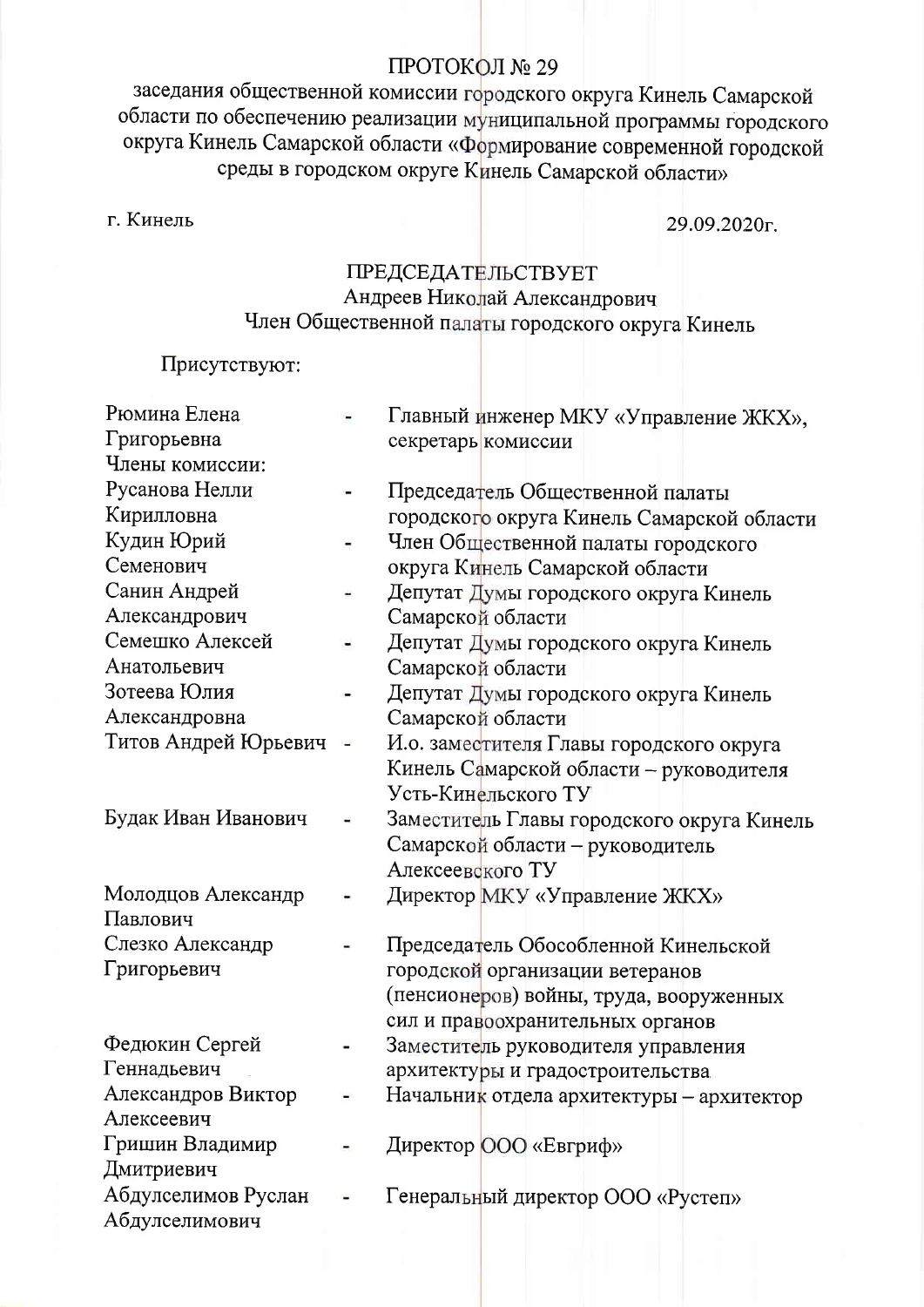| Волков Николай | $\blacksquare$ | Директор ООО «Жилсервис»       |
|----------------|----------------|--------------------------------|
| Викторович     |                |                                |
| Петлин Валерий | and i          | Директор ООО «Комплекс-Сервис» |
| Михайлович     |                |                                |

### Повестка дня:

1. Рассмотрение предложений заинтересованных лиц об участии в выполнении работ  $\Pi$ <sup>O</sup> благоустройству ДВОРОВЫХ территорий многоквартирных домов в рамках муниципальной программы городского округа Кинель Самарской области «Формирование современной городской среды в городском округе Кинель Самарской области на 2018 - 2024 годы».

2. Рассмотрение  $\mathbf{M}$ утверждение объектов  $\, {\bf N}$ дизайн-проектов благоустройства дворовых территорий МКД, включенных в муниципальную программу городского округа Кинель Самарской области «Формирование современной городской среды в городском округе Кинель Самарской области» на 2018-2024 г. и планируемых к выполнению в 2021 году.

Рассмотрение и утверждение дизайн-проектов 3. благоустройства общественных территорий, планируемых к выполнению в 2021 году.

Вопрос 1. Рассмотрение предложений заинтересованных лиц об участии в выполнении работ по благоустройству дворовых территорий **МНОГОКВАРТИРНЫХ** домов рамках  $\mathbf B$ муниципальной программы городского округа Кинель Самарской области «Формирование современной городской среды в городском округе Кинель Самарской области на 2018 - 2024 годы».

Докладчик Молодцов А.П. – директор МКУ «Управление ЖКХ».

В сентябре 2020 года подано 2 предложения заинтересованных лиц об участии в выполнении работ по благоустройству дворовых территорий МКД.

Предлагается данные заявки включить в следующей очередности (по дате подачи заявки):

| No        | № очередности |                                                      |  |
|-----------|---------------|------------------------------------------------------|--|
| $\Pi/\Pi$ |               | Адрес МКД                                            |  |
|           |               | г. Кинель, ул. Деповская, д. 30                      |  |
|           |               | г. Кинель, п.г.т. Алексеевка, ул. Ульяновская, д. 11 |  |

## Голосование:

**Bonpoc** на голосование: Определить следующую очередность выполнения работ благоустройству  $\Pi$ O дворовых территорий многоквартирных домов для включения в Программу:

| <br>N <sub>0</sub> | № очередности |           |
|--------------------|---------------|-----------|
| $\Pi/\Pi$          |               | Адрес МКД |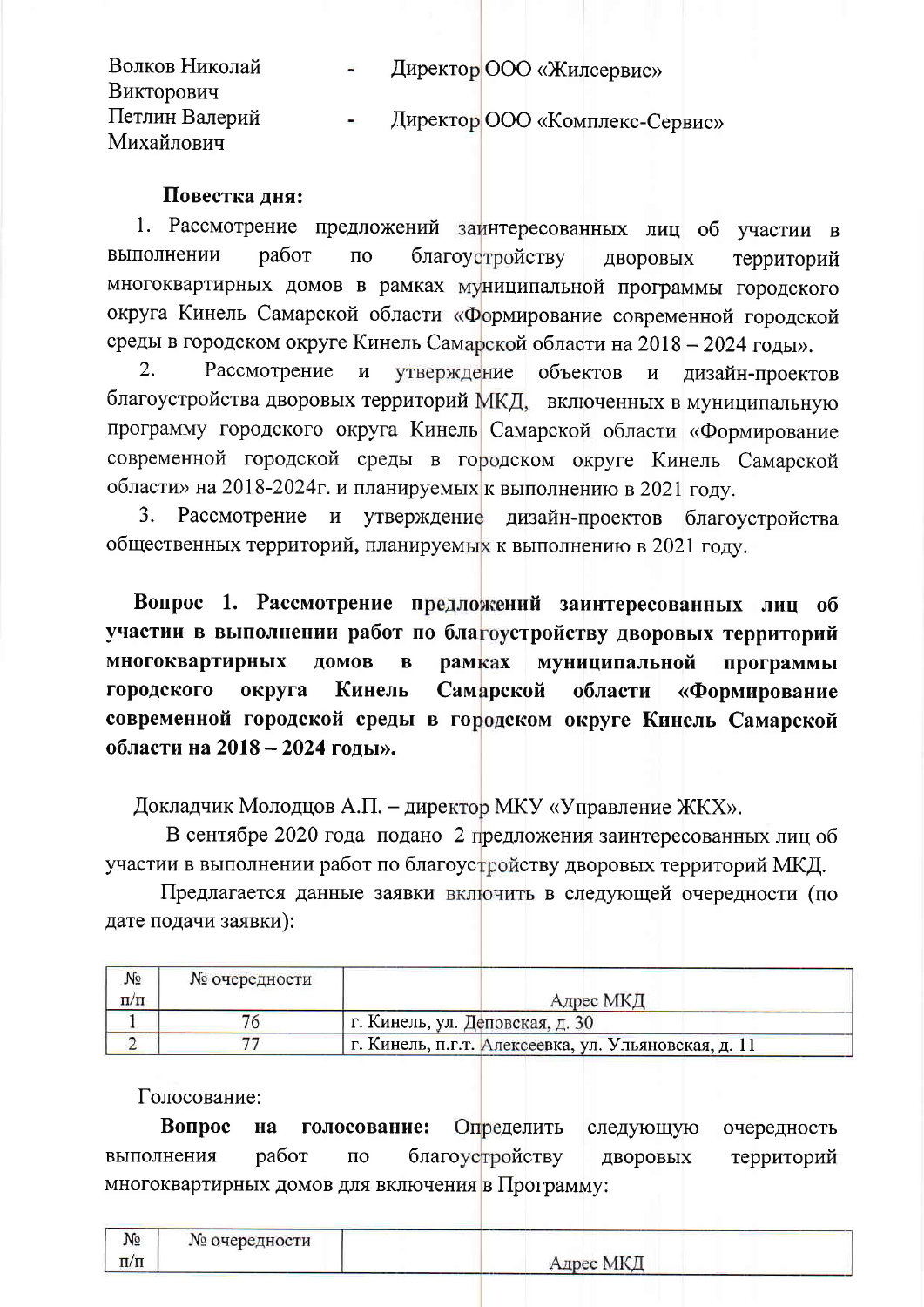|  | г. Кинель, ул. Деповская, д. 30                      |
|--|------------------------------------------------------|
|  | г. Кинель, п.г.т. Алексеевка, ул. Ульяновская, д. 11 |

Количество голосов членов комиссии: «ЗА» - 17, «ПРОТИВ» - нет. «ВОЗДЕРЖАЛИСЬ» - нет.

Решение принято.

Вопрос 2. Рассмотрение и утверждение объектов и дизайн-проектов благоустройства дворовых территорий МКД, включенных муниципальную программу городского округа Кинель Самарской области «Формирование современной городской среды в городском округе Кинель Самарской области» на 2018-2024г. и планируемых к выполнению в 2021 году

В соответствии с очередностью благоустройства дворовых территорий многоквартирных домов на 2021 год запланировано благоустройство следующих дворовых территорий:

1. г. Кинель, ул.27 Партсъезда, 1.

- 2. г. Кинель, ул. Мостовая, 22.
- 3. г. Кинель, ул. Мостовая, 22а.
- 4. п. г. т. Усть-Кинельский, ул. Испытателей, 13.
- 5. п. г. т. Усть-Кинельский, ул. Транспортная, 4.
- 6. п. г. т. Усть-Кинельский, ул. Шоссейная, 79 а.
- 7. п. г. т. Алексеевка, ул. Невская, 19

Предлагается утвердить дизайн-проекты благоустройства ланных дворовых территорий МКД.

В летний период 2020 года проведено обсуждение дизайн-проектов благоустройства дворовых территорий с заинтересованными лицами.

### На голосование выносятся следующий вопрос:

Утвердить объекты и дизайн-проекты благоустройства следующих дворовых территорий МКД, которые будут выполняться в 2021 году:

1. г. Кинель, ул.27 Партсъезда, 1.

2. г. Кинель, ул. Мостовая, 22.

3. г. Кинель, ул. Мостовая, 22а.

4. п. г. т. Усть-Кинельский, ул. Испытателей, 13.

5. п. г. т. Усть-Кинельский, ул. Транспортная, 4.

6. п. г. т. Усть-Кинельский, ул. Шоссейная, 79 а.

7. п. г. т. Алексеевка, ул. Невская, 19

Количество голосов членов комиссии: «ЗА» - 17, «ПРОТИВ» - нет, «ВОЗДЕРЖАЛИСЬ» - нет.

Решение принято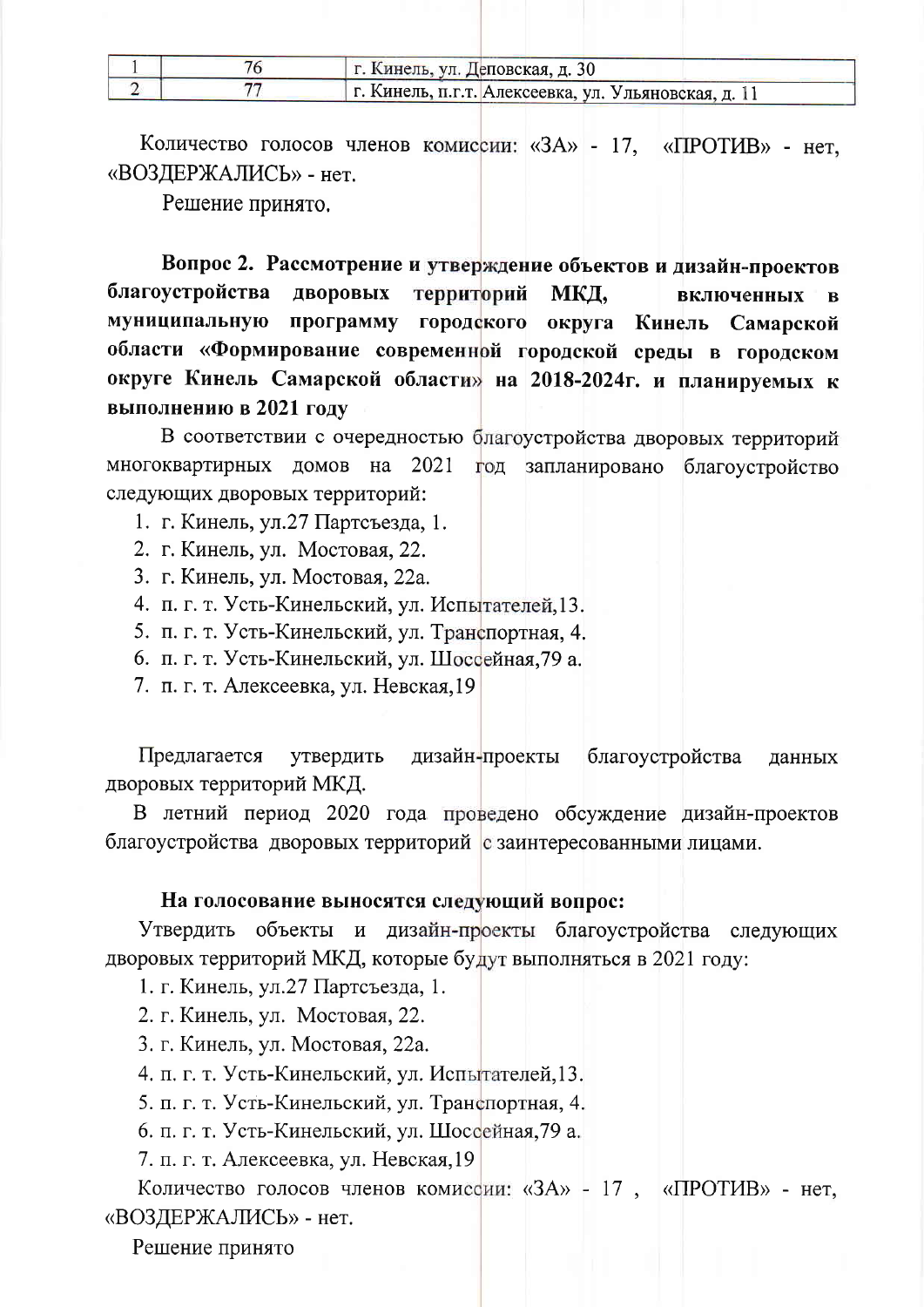Вопрос Рассмотрение  $3<sup>1</sup>$ дизайн-проектов  $\mathbf{H}$ утверждение благоустройства общественных территорий, планируемых  $\mathbf{K}$ выполнению в 2021 году.

Федюкин Сергей Геннадьевич - заместитель Докладчик по вопросу руководителя управления архитектуры и градостроительства.

с итогами рейтингового голосования В соответствии в 2021 году необходимо выполнить работы следующих по благоустройству общественных территорий:

| $N_2$          |                          |                                                           |
|----------------|--------------------------|-----------------------------------------------------------|
|                | Наименование (адрес)     | Перечень мероприятий                                      |
| $\Pi/\Pi$      | общественной             |                                                           |
|                | территории               |                                                           |
| 1              | Сквер Сосновый бор,      | Устройство асфальтового покрытия, устройство освещения,   |
|                | ул. Речная, п.г.т. Усть- | установка спортивного оборудования                        |
|                | Кинельский               |                                                           |
|                |                          | Устройство асфальтового покрытия, устройство              |
|                | Детский парк,            |                                                           |
| $\overline{2}$ |                          | антитравматического покрытия площадки, монтаж трибун      |
|                | ул. Крымская, 22А, г.    | для зрителей, установка спортивного оборудования, монтаж  |
|                | Кинель                   | ограждений, устройство площадки для волейбола,            |
|                |                          | освещение, озеленение территорий                          |
|                | Сквер им. Петрищева,     | Устройство асфальтового покрытия, устройство площадки из  |
| $\overline{3}$ | ул. Невская, п.г.т.      | песка, монтаж брусчатки, устройство освещения, озеленение |
|                | Алексеевка               | территорий, установка детского игрового оборудования,     |
|                |                          | монтаж Крепости                                           |
|                | Сквер им. Ленина,        | Устройство освещения, монтаж ограждения, установка        |
| $\overline{4}$ | ул. Ленина, 36, г.       | качелей балансир, монтаж детского игрового комплекса,     |
|                | Кинель                   | озеленение территории, устройство асфальтового покрытия   |
|                |                          |                                                           |
|                | Детская спортивная       | Устройство тротуара с покрытием из асфальтобетона,        |
|                | площадка по ул.          | устройство антитравматического покрытия площадки,         |
| 5              | Спортивной, г. Кинель    | установка МАФ, установка детского игрового оборудования,  |
|                | (в районе магазина       | устройство освещения, озеленение территорий, монтаж       |
|                | «Максимка»)              | спортивного оборудования                                  |
|                | Спортивное ядро в        |                                                           |
| 6              | районе ГБОУ СОШ №5       |                                                           |
|                | ОЦ «Лидер» (г. Кинель,   | Устройство площадки для баскетбола, установка             |
|                | ул. 27 Партсъезда,       | спортивного оборудования, устройство ограждения           |
|                |                          |                                                           |
|                | спортплощадка)           |                                                           |

В летний период 2020 году проведено обсуждение дизайн-проектов благоустройства данных общественных территорий с заинтересованными лицами.

дизайн-проекты благоустройства Предлагается утвердить данных общественных территорий.

### На голосование выносится следующий вопрос: